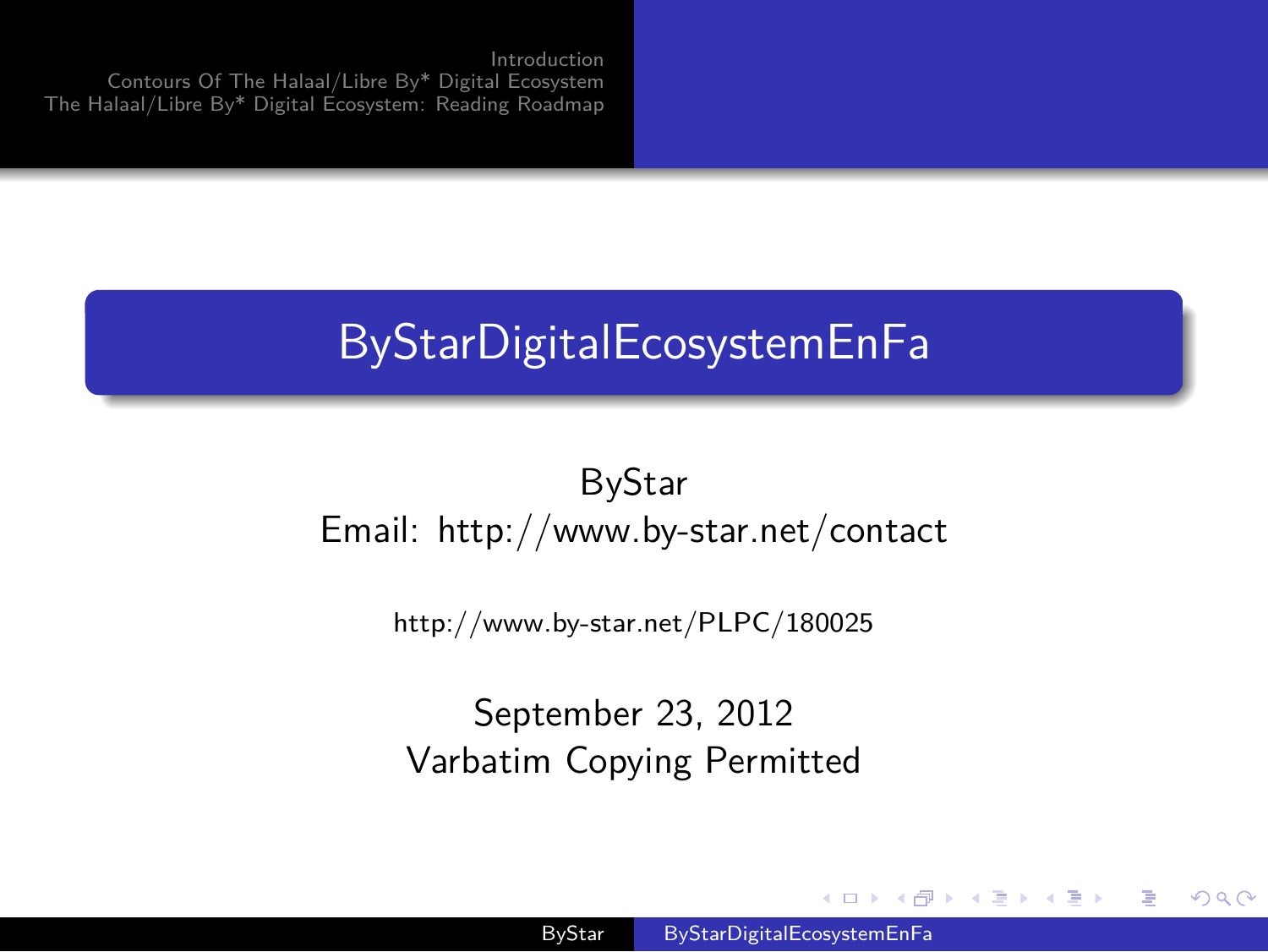## Layered Structure Of The Halaal/Libre ByStar Digital Ecosystem

**Halaal and Haraam Considerations:**

**Morality, Ethics, Philosophy, Professions, Engineering, Business, Economics**

**Laws, Regulations, Customs, Etiquette, Social & Societal Protocols and Expectations**

**Autonomously Published Content PLPC, LCNT**

.

**ByStar Libre Software-Service Continuum (Blee)**

**ByStar Federated Libre Services ByContent, ByTopic, ByInteractions**

> **ByStar Autonomous Libre Services ByName, ByFamily, ByAlias, ByMemory, ByWhere, ByEvent**

> > **Halaal/Libre Software Debian Gnu Linux, qmail, plone, apache, Libre Services Integration Platform (LSIP)**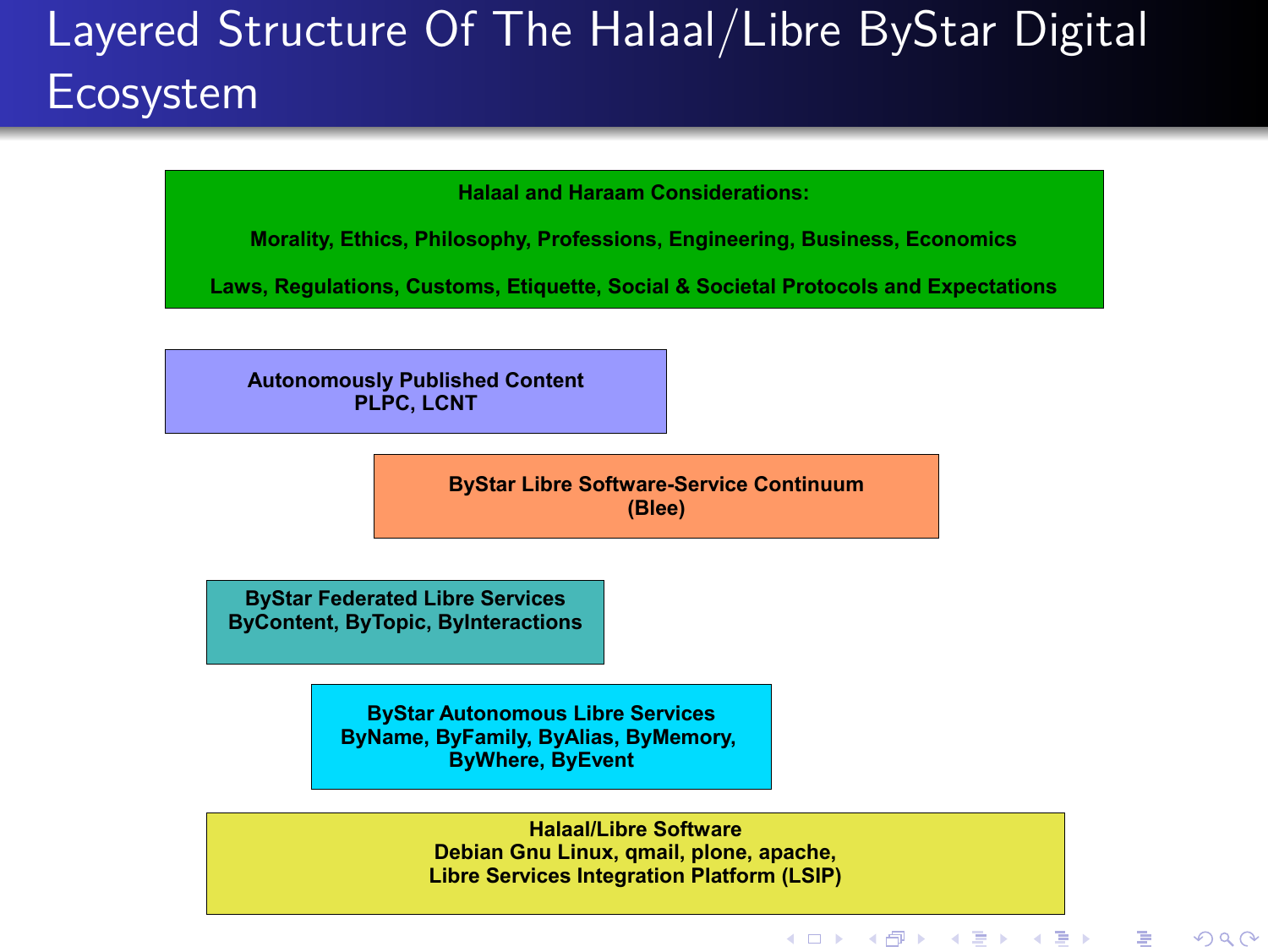## ByStart Entities

.



. . . . . .